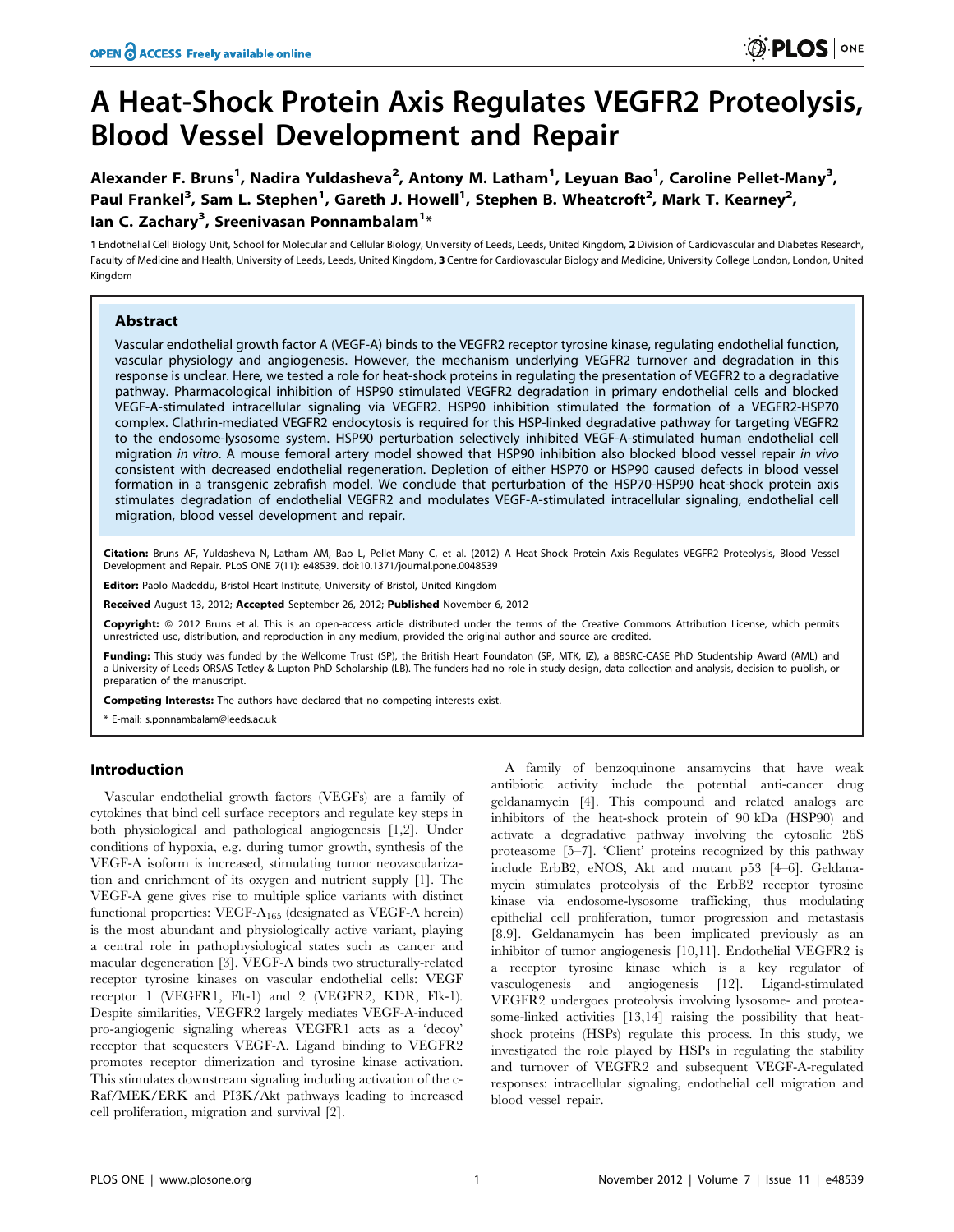## Methods

#### Ethics Statement

Human umbilical cords used for isolation and culture of primary endothelial cells were provided by written informed consent and under ethical approval (reference CA03/020) by the Leeds NHS Hospitals Local Ethics Committee (UK). Mouse and zebrafish studies were carried carried out in accordance with local and national regulations under an animal project licence approved by the UK Home Office.

#### Materials and Cell Culture

Primary human umbilical vein endothelial cells (HUVECs) were isolated and prepared as previously described [14,15]. The geldanamycin analog 17-(allylamino)-17-demethoxygeldanamycin (17-DMAG) was from LC Labs (Woburn, USA) and radicicol was from Alomone Labs (Jerusalem, Israel). Recombinant cytokines used included VEGF-A (Genentech Inc., San Francisco, USA) and basic FGF (R&D Systems, Minneapolis, USA). The lentiviral expression plasmid pSINCSHW $\delta$ /NotI was a gift from Y. Ikeda (Mayo Clinic, Minnesota, USA). Endothelial cell growth medium was from PromoCell (Heidelberg, Germany). All other materials and reagents were from Sigma-Aldrich (Poole, UK) unless otherwise stated.

# Immunoblotting and Quantification

HUVEC lysate preparation and immunoblot analysis were performed as described previously [13,16]. The following antibodies were used in the present study: anti-VEGFR1, anti-VEGFR2 (R&D Systems), anti-Akt, anti-phospho-Akt (Ser<sup>473</sup>), anti-ERK1/2, anti-phospho-ERK1/2 (Thr<sup>202</sup>/Tyr<sup>204</sup>), anti-phospho-VEGFR2 (Tyr<sup>1175</sup>), anti-phospho-PLC $\gamma$ 1 (Tyr<sup>783</sup>), anti-CHIP (Cell Signaling Technology), anti-a-tubulin (Sigma-Aldrich), anti-HSP90α, anti-HSP90β, anti-HSP70 (Enzo Life Sciences, Exeter, UK), anti-HSC70, anti-transferrin receptor (TfR), anti-PLC $\gamma$ 1 (Santa Cruz Biotechnology, USA), anti-FLAG M2 (Sigma-Aldrich), anti-GFP (Acris Antibodies, Germany) and X22 monoclonal anti-clathrin heavy chain (from A. Jackson, Cambridge, UK). Immunoreactive bands were visualised using an enhanced chemiluminescence detection kit (Geneflow, Nottingham, UK). Anti-a-tubulin or anti-transferrin receptor antibodies were used as an internal control for normalizing the loaded samples.

#### Immunoprecipitation and Cell Surface Biotinylation

Immunoprecipitations were performed for 2 h at  $4^{\circ}$ C using protein G-Sepharose (Millipore, Durham, UK), 0.5 µg of antibody and 500  $\mu$ g of total protein in lysis buffer (0.5% (w/v) digitonin, 100 mM KCl, 20 mM Hepes pH 7.4, 80 mM sucrose, 1 mM MgCl<sub>2</sub>, 10 mM potassium acetate, 1 mM sodium vanadate, 50 mM sodium fluoride, and protease inhibitors). Samples  $(25 \mu g)$  of protein or total bead volume) were analyzed by SDS-PAGE and immunoblotting as previously described. For analysis of cell surface protein levels, cells were treated as appropriate and labeled with EZ-Link Sulfo NHS-LC biotin (ThermoFisher Scientific) in PBS containing divalent cations on ice for 45 min with gentle agitation. Cells were washed and lysed as above followed by immunoprecipitation of VEGFR2 and transferrin receptor (control) as described above. Beads were washed thoroughly in lysis buffer and proteins eluted in SDS-PAGE sample buffer prior to electrophoresis alongside whole cell lysate samples and immunoblotting using streptavidin-HRP.

# RNA Interference (RNAi )

HUVECs were transfected with either no siRNA (small interfering RNA) (control), 10 nM control siRNA (mock; 5'-UAGCGACUAAACACAUCAA-3'), or 10 nM annealed HSP70 'a' siRNA (5'-UGACGAAAGACAACAAUCU-3'), HSP70 'b' siRNA (5'-CCAAGGUGCAGGUGAGCUA-3'), CHC17 siRNA (5'-GGGUGCCAGAUUAUCAAUU-3') or CHIP siRNA (5'-CGCAUUCAUCUCUGAGAAU-3') using RNAiMAX transfection reagent (Invitrogen, Amsterdam, Netherlands) according to the manufacturer's instructions. Cells were recovered for 48–72 h prior to lysis and immunoblot analysis as described previously [13,17].

#### Lentiviral Transduction

For protein overexpression human HSP70-FLAG was generated by PCR and subcloned into the lentiviral expression plasmid pSINCSHWd/NotI. Lentiviral particles carrying HSP70-FLAG were generated using previously described protocols [18]. Recombinant lentiviruses carrying the HSP70-FLAG transgene were used to transduce HUVECs. Cells were processed for microscopy 48 h after viral transduction.

### Cell Migration Assay

For cell migration assay, HUVECs were trypsinized and seeded at  $5\times10^4$  cells per ml into a 24-well plate with 8  $\mu$ m pore size Transwell inserts (Becton-Dickinson, Oxford, UK) with the specified concentration of geldanamycin in the upper chamber and 25 ng/ml of recombinant VEGF-A or basic FGF in the lower chamber [13]. After 16 h, filters were fixed, stained with hematoxylin-eosin and excised for microscopy. Random fields from each image were counted for calculation of % number of cells migrated onto filter underside versus non-treated control.

# Immunofluorescence Microscopy

Cells were processed as described previously [14]. Endogenous VEGFR2 and overexpressed HSP70-FLAG were detected with antibodies against VEGFR2 and the FLAG-epitope respectively and visualized with AlexaFluor488- and AlexaFluor594-conjugated antibodies respectively. DAPI  $(4', 6'$ -diamidino-2-pheylindole) was used to visualise nuclear DNA. Images were captured using a confocal microscope. Quantification of co-localized pixels were performed using NIH Image J.

#### Mouse Femoral Artery Injury Model

C57Bl/6 mice were injected daily with 0.1 ml of control (DMSO vehicle) or geldanamycin (5 mg/kg) for 1 week. During this time, mice  $(n = 5$  per group) were subjected to femoral artery injury operation and closure using previously described procedures [19]. After 5 days the animals were sacrificed, femoral arteries removed by dissection and subjected to Evans Blue staining. Dye penetration and staining of the femoral arteries were assessed using Image ProPlus (Media Cybernetics, Bethesda, USA). Endothelial regeneration in the injured femoral artery was compared to control uninjured femoral artery derived from the other limb.

### Transgenic Zebrafish Manipulation and Analysis

Transgenic Fli1-GFP zebrafish embryos were injected with:

HSP70 morpholino: 5'TAGCGATTCCTTTTGGAGAAGA-CAT3'; Hsp90ßmorpholino: 5'CTTCTTGGCGCATTTCTT-CAGGCAT3' or control morpholino: 5'CCTCTTACCTCAGT-TACAATTTATA 3' (Gene Tools, Philomath, USA) and left to develop for 48 h. 24 h after the injections, the embryos were transferred to fish water containing 1-phenyl 2-thiourea (PTU) in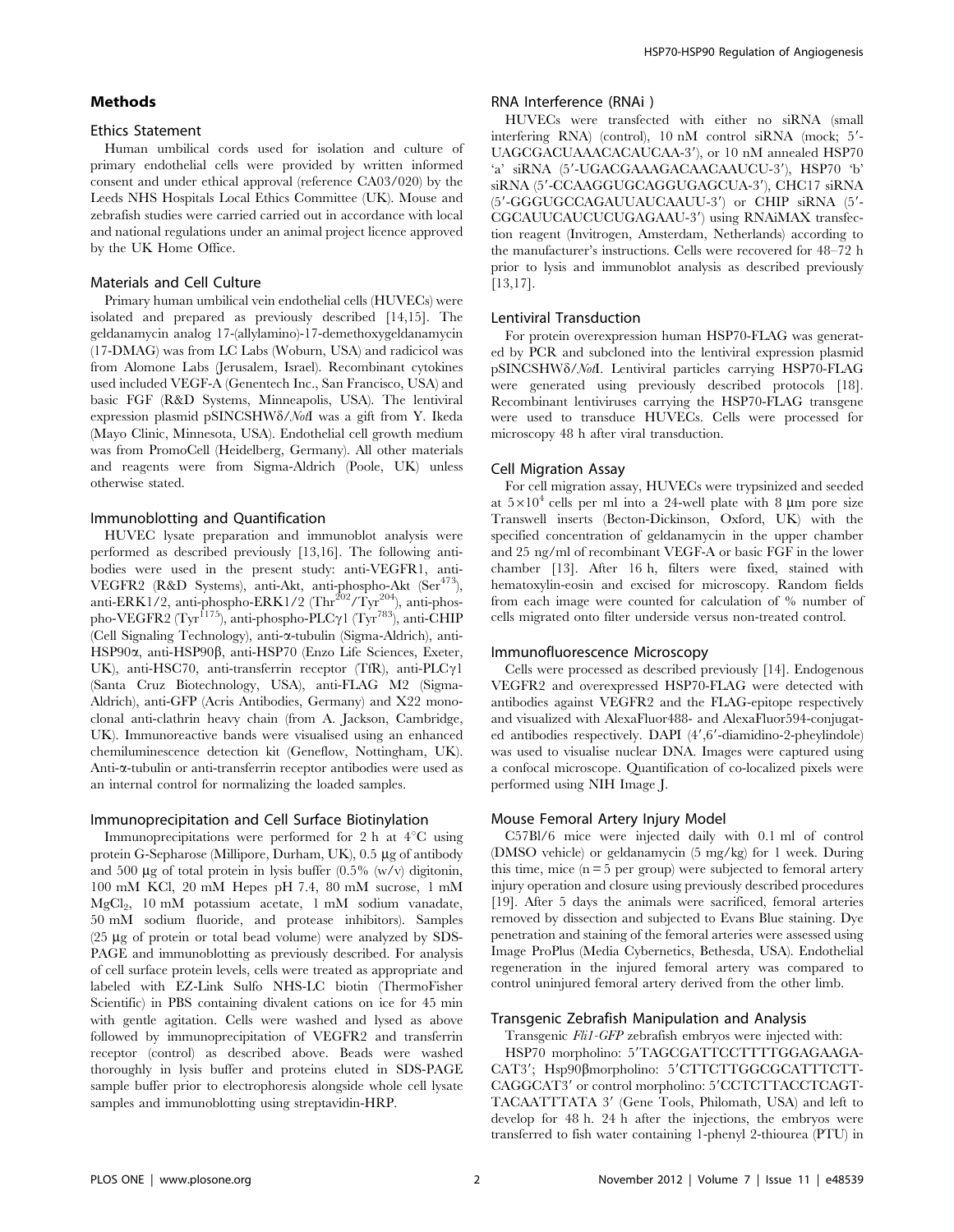order to improve signal detection by confocal microscopy and expression of GFP. Embryos were fixed overnight in  $4\%$  (w/v) PFA at  $4^{\circ}$ C and then transferred to PBS. Pictures of the zebrafish embryos were obtained under bright-field using a NIKON SMZ1500 stereomicroscope (Nikon, Kingston-Upon-Thames, UK). Embryos were stained with a rabbit anti-GFP antibody to visualize the vascular system. For immunoblotting analysis, yolk sacs were removed, lysed and sonicated in RIPA buffer (30 mM Tris-HCl, pH 7.4, 150 mM NaCl, 1% (v/v) NP-40, 0.5% (w/v) deoxycholate, 2 mM ETDA plus protease inhibitors), subjected to SDS-PAGE and antibody staining.

#### Statistical Analysis

Statistical analysis was performed using either one-way analysis of variance (ANOVA) followed by Tukey's post hoc-test analysis for multiple comparisons or Student's t-test using GraphPad Prism software. Statistical significances are provided in further detail in figure legends. Unless otherwise stated in figure legends, three independent experiments were used for quantification.

# Results

# HSP90 Activity is Required for VEGFR2 Stability and Intracellular Signaling

Endothelial VEGFR2 is subject to ubiquitination and degradation but the exact mechanism is unclear [13,20–22]. It has been reported that heat-shock proteins are implicated in regulating VEGFR2 function and downstream signalling [23–27]. To test whether heat-shock protein inhibition affected VEGFR2 status, we used a geldanamycin analog to block HSP90 activity in primary human endothelial cells (Figure 1). HSP90 inhibition caused a time-dependent decrease in VEGFR2 levels (Figure 1A). Although HSP90 $\beta$  levels were relatively unaffected, HSP70 levels were elevated in a time-dependent manner (Figure 1A). Prolonged inhibition of HSP90 activity for 10 h showed a  $\sim$ 90% decrease in VEGFR2 levels (Figure 1B). A structurally unrelated HSP90 inhibitor, radicicol, stimulated degradation of endothelial VEGFR2 in a similar manner (Figure S1A).

To test whether HSP90 inhibition affected VEGFR2-regulated intracellular signaling, we combined HSP90 inhibition for 4 h with a brief 5 min pulse with VEGF-A (Figure 1C). Ligand binding stimulated VEGFR2 activation and phosphorylation of residue Y1175 but this was completely blocked by HSP90 inhibition (Figure 1C, 1D). Importantly, quantification of downstream signaling events including phospholipase  $C\gamma1$  (PLC $\gamma1$ ) and  $ERK1/2$  phosphorylation revealed  $>10$ -fold reduction in phospho-PLC $\gamma$ 1 and phospho-ERK1/2 levels (Figure S1B and S1C). In contrast, the levels of transferrin receptor were not significantly affected by either HSP90 inhibition or VEGF-A stimulation (Figure S1D). Given these effects on signal transduction, we hypothesized that HSP90 activity regulates mature VEGFR2 levels at the plasma membrane. To address this point we used a cell surface biotinylation approach in HUVECs (Figure 1E). HSP90 was inhibited using geldanamycin followed by biotinylation of the cell surface and immunoisolation of VEGFR2 or transferrin receptor (TfR) (see Methods). The cell surface VEGFR2 pool was analyzed by staining with streptavidin-HRP, a high-affinity binding partner of biotin (Figure 1E). Quantification of streptavidin-HRP levels showed that HSP90 inhibition stimulated  $\sim$ 2fold decrease in mature VEGFR2 levels at the plasma membrane (Figure 1F). Immunoblotting for VEGFR2 was also used to confirm a reduction in total VEGFR2 levels during geldanamycin treatment (Figure 1E). Levels of a TfR control were unaltered by the same treatment (Figure 1E).

# HSP70 is Recruited to a VEGFR2 Complex to Modulate Receptor Trafficking and Proteolysis

Inhibition of HSP90 activity modulates endothelial responses [26,27]. One hypothesis to explain this effect is that one or more HSPs bind VEGFR2 and present it to a degradative pathway. To test whether HSPs could bind VEGFR2 we lysed primary endothelial cells, immunoisolated VEGFR2 complexes and tested for the presence of  $HSP90\beta$  and  $HSP70$  using immunoblotting (Figure 2A). Surprisingly, endothelial cells with inhibited HSP90 showed increased HSP70 association with VEGFR2 compared to controls (Figure 2A, 2B). Importantly,  $HSP90\beta$  association with VEGFR2 was negligible under either control or HSP90-inhibited conditions (Figure 2A, 2B).

To further examine a role for HSP70 in VEGFR2 downregulation or degradation, we used two different small interfering RNA (siRNA) duplexes ('a' or 'b') to deplete HSP70 protein levels using RNA interference (Figure 3). HSP70 silencing by siRNA 'a' was evident in comparison to controls (Figure 3A). Intriguingly, simultaneous HSP90 inhibition and HSP70 depletion using siRNA 'a' caused  $\sim$ 50% elevation in steady-state VEGFR2 levels compared to HSP90 inhibition alone (Figure 3B). One characteristic of inhibition of HSP90 activity is increased cellular stress response(s) which in turn elevate HSP70 levels. To consolidate this, we checked whether knockdown of HSP70 levels using either of two different siRNA duplexes 'a' or 'b' specific for HSP70 could produce similar effects on VEGFR2 stability (Figure 3C). Knockdown of HSP70 levels using either siRNA did indeed inhibit the VEGFR2 degradation caused by HSP90 inhibition (Fig. 3D), confirming this result. An important question was whether the block in VEGF-A-stimulated and VEGFR2-regulated intracellular signaling caused by HSP90 inhibition could be rescued by HSP70 depletion. Analysis of primary endothelial cells inhibited for HSP90 and stimulated with VEGF-A showed a small but significant rescue of downstream ERK1/2 phosphorylation (Figure 3E) and  $PLCyl$  phosphorylation (Figure 3F) upon HSP70 knockdown.

Another approach was to assess the intracellular distribution of HSP70 relative to VEGFR2 (Figure 4). Lentiviral transduced endothelial cells revealed that HSP70-FLAG co-distributes with VEGFR2 in punctate structures resembling late endosomes or lysosomes (Figure 4A). Quantification of these microscopy data showed a high degree of overlap between the two proteins (Figure 4B). Co-expression of both human VEGFR2 and HSP70- FLAG in non-endothelial HEK-293T cells also suggested increased proteolysis (Figure 4C). A key component of the HSP90 regulated degradative pathway is the E3 ubiquitin ligase CHIP [28,29]. This was neither present in VEGFR2 complexes (Figure 4D) nor had RNAi-mediated knockdown of CHIP any discernible effects upon mature VEGFR2 levels after HSP90 inhibition (Figure 4E).

# Clathrin-mediated Endocytosis is Required for HSPregulated VEGFR2 Degradation

Endosome-associated 26S proteasome and lysosome-mediated degradation are implicated in VEGFR2 proteolysis [13,14]. One question was whether plasma membrane endocytosis and transport to the endosome-lysosome pathway are required for this HSP-regulated VEGFR2 degradation. To answer this, we depleted clathrin heavy chain (CHC17), a protein required for plasma membrane receptor endocytosis via clathrin-coated pits and vesicles. CHC17 knockdown caused  $>70\%$  decrease in protein levels in either control or HSP90-inhibited endothelial cells (Figure 5A and S2A). In control endothelial cells, VEGFR2 levels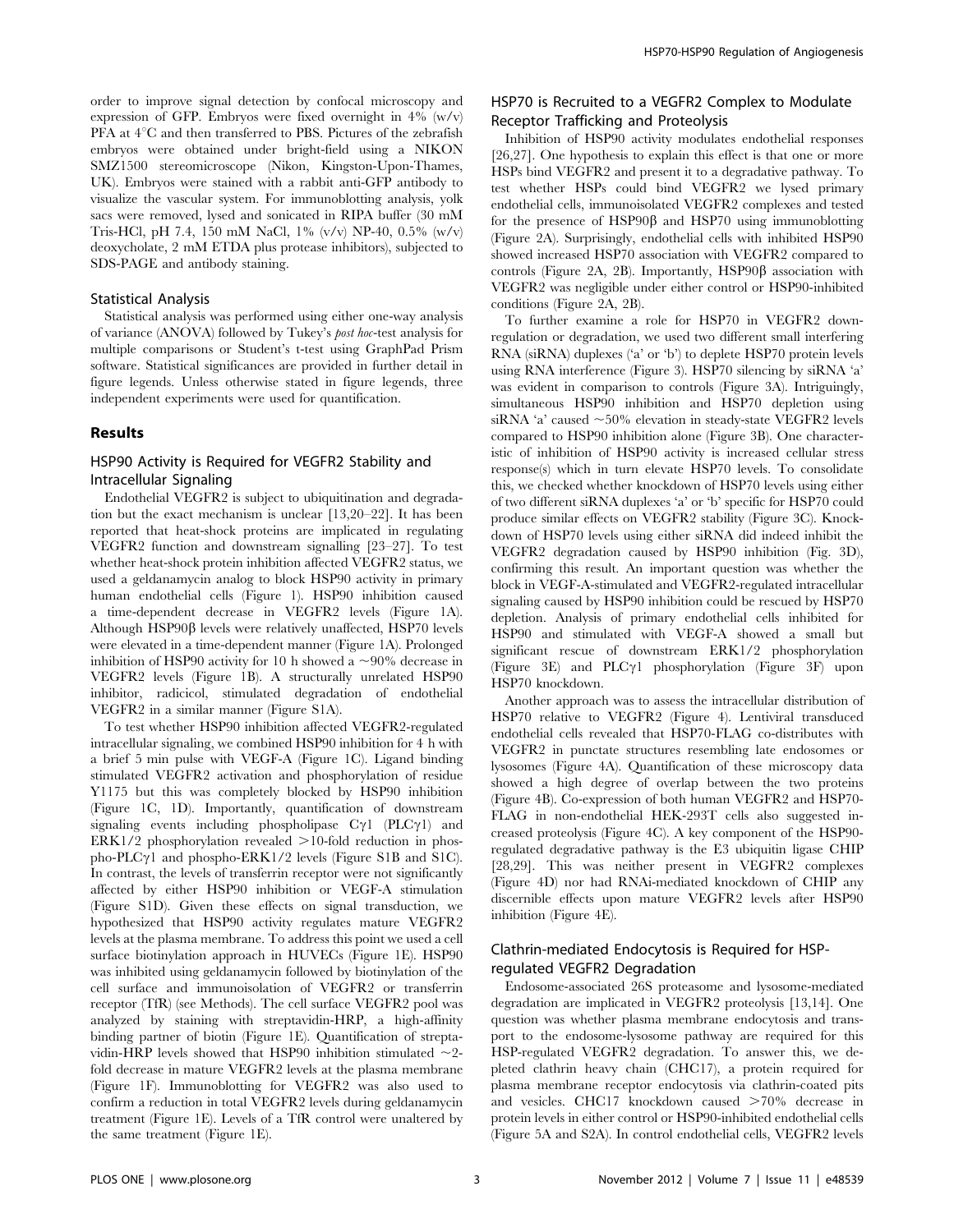

Figure 1. HSP90 inhibition stimulates mature VEGFR2 degradation and blocks intracellular signaling in primary endothelial cells. (A) HUVECs were subjected to geldanamycin (17-DMAG) treatment for indicated times, lysed and processed for immunoblotting (IB) to analyze indicated protein levels. Arrowhead indicates mature VEGFR2; TfR, transferrin receptor. (B) Quantification of mature VEGFR2 levels in control and geldanamycin-treated endothelial cells; data shown is representative of 3 independent experiments. (C) HUVECs were treated with dimethyl sulfoxide (DMSO; control) or geldanamycin (4 h) and stimulated with VEGF-A (5 min) followed by immunoblotting (IB) of phosphorylated and total levels of intracellular signaling enzymes. PLC<sub>Y</sub>1, phospholipase C<sub>Y</sub>1; ERK1/2, extracellular signal-regulated kinase 1/2. (D) Immunoblot data from panel C were quantified for phosphorylated and activated VEGFR2-pY1175; error bars denote  $\pm$  SEM (n  $\geq$  3), \*\*\*p<0.005 using one-way ANOVA. (E) HUVECs were treated with geldanamycin (4 h) and the cell surface labeled with biotin on ice. VEGFR2 and transferrin receptor (TfR) were immunoprecipitated (IP) and analyzed by immunoblotting (IB) alongside whole cell lysates using streptavidin-HRP (Strept HRP; streptavidin-horsereadish peroxidase). HSC70, heat shock cognate protein chaperone. (F) Immunoblot data from panel E were quantified for mature VEGFR2; error bars denote  $\pm$ SEM (n $\geq$ 3), \*\*p<0.01; \*\*\*p<0.005 using one-way ANOVA. doi:10.1371/journal.pone.0048539.g001

were elevated by  $\sim$ 30% upon CHC17 depletion, whereas HSP90 inhibition caused  $\sim$  50% decrease in VEGFR2 levels (Figure 5B). However, upon simultaneous HSP90 inhibition and CHC17 knockdown, VEGFR2 were levels were reduced by only  $\sim$ 20% (Figure 5B), suggesting receptor-mediated endocytosis is required for this phenomenon. In contrast, transferrin receptor levels were not significantly affected by either HSP90 inhibition, CHC17 knockdown or a combination of both (Figure S2B).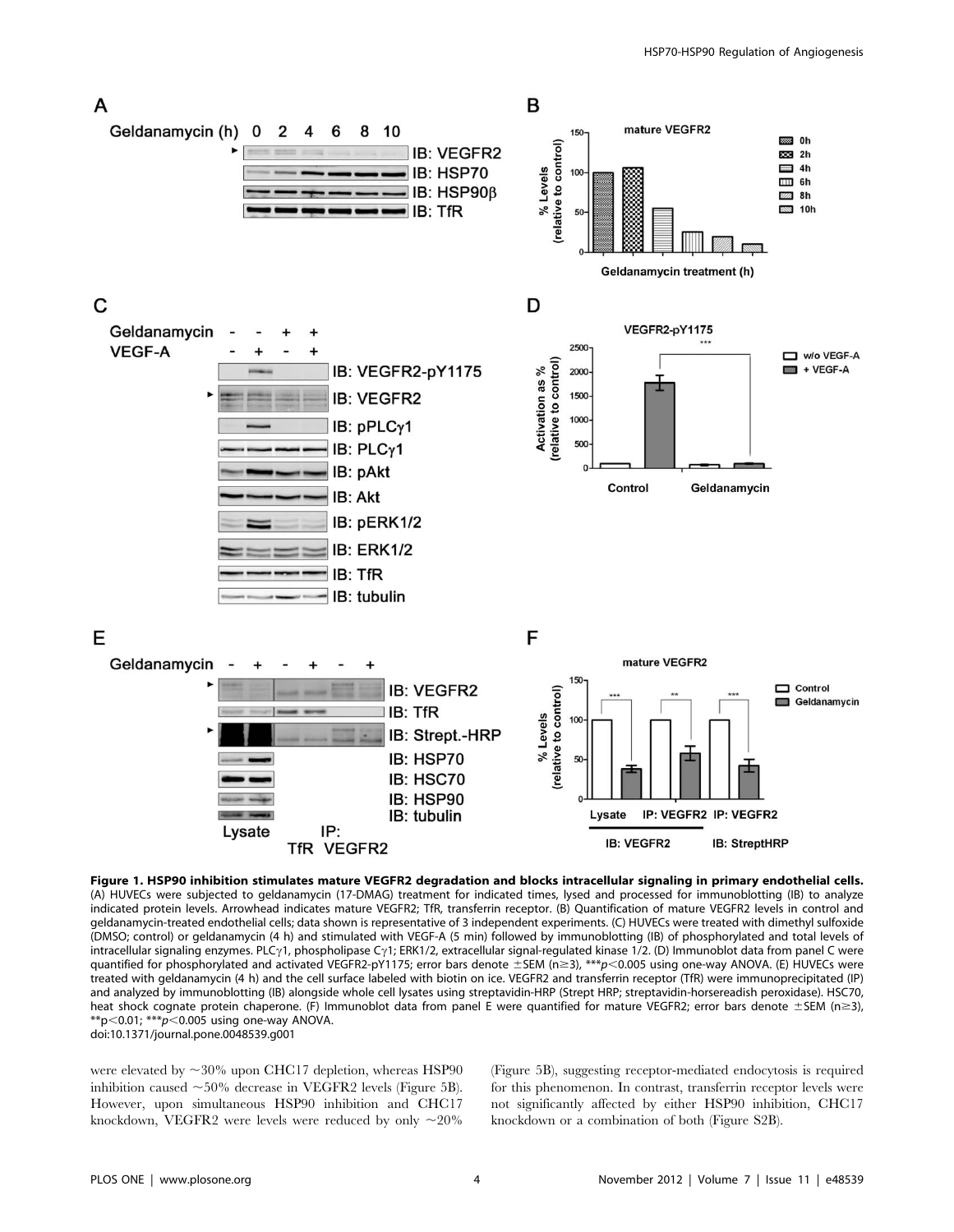

Figure 2. Inhibition of HSP90 stimulates HSP70-VEGFR2 interaction. (A) HUVECs pre-treated with geldanamycin for 4 h were lysed and control protein (goat IgG) or VEGFR2 immuno-isolated complexes (IP) were analyzed by immunoblotting (IB) for HSP70 or HSP90ß. Arrowhead indicates mature VEGFR2. (B) Quantification of HSP70 and HSP90B association with VEGFR2 under control conditions without (-) or with (+) geldanamycin; error bars denote  $\pm$ SEM (n = 6), \*\*\*p $<$ 0.005 using one-way ANOVA. doi:10.1371/journal.pone.0048539.g002

# HSP90 Activity is Required for Endothelial Cell Migration, Arterial Regeneration and Blood Vessel Development

Does HSP90 inhibition perturb physiological responses such as blood vessel repair or endothelial cell migration? To test this, we used a mouse hind limb femoral artery injury model that evaluates endothelial regeneration after mechanical insult (Figure 6) [19,30]. Control mice injected with vehicle alone showed a characteristic 'injured' arterial area denuded of endothelial cells with increased Evans Blue staining of the underlying extracellular matrix (Figure 6A). However, in mice subjected to treatment with the HSP90 inhibitor, a larger arterial area in the injured blood vessel was stained with Evans Blue suggesting that repair and regeneration of the arterial endothelium had been impaired (Figure 6B). Quantification showed a  $\sim$  2-fold reduction in arterial regeneration upon HSP90 inhibition (Figure 6C).

To assess the effects of HSP90 inhibition on endothelial cell migration, we used an assay where endothelial cells moved towards an increased concentration of pro-angiogenic growth factor i.e. VEGF-A or basic FGF. We titrated increasing HSP90 inhibitor concentrations under known concentrations of VEGF-A or basic FGF that stimulated primary endothelial cell migration (Figure 6D). There was a clear and preferential inhibition of VEGF-A-stimulated response inhibition in comparison to basic FGF stimulation in the presence of HSP90 inhibitor (Figure 6D).

Are HSP70 and HSP90 required for blood vessel development? To test this in vivo, morpholino-mediated knockdown of these HSPs were carried out in transgenic Fli1-GFP zebrafish embryos where the vascular endothelium expresses GFP. Confocal microscopy on the GFP-stained vasculature revealed significant defects in embryonic vascularization in the HSP70 and HSP90 morphants compared to control (Figure S3A). The dorsal longitudinal anastomotic vessels (DLAVs) of HSP70 and HSP90 morphants were not properly anastomosed (Figure S3A, red arrows), the intersegmental vessels (Se) were not appropriately orientated and spaced, and the tip cells of several Se split prematurely in two before reaching the dorsal side of the embryo (Figure S3A, white arrows). This gave a serrated appearance to the DLVAs compared to the control morphants. Moreover, in the caudal region of the HSP70 and HSP90 morphants, it was also difficult to distinguish the caudal vein and artery from the caudal vessel network (Figure S3A). Immunoblot analysis showed clear reduction in HSP70 (Figure S3B) or HSP90 (Figure S3C) levels in these experiments.

#### **Discussion**

VEGF-A regulates different aspects of vascular physiology in healthy and diseased states. Herein, we describe a novel mechanism involving the HSP70-HSP90 complex that targets VEGFR2 for degradation (Figure 7). The HSP90-specific pharmacological inhibitor, geldanamycin, triggered degradation of mature plasma membrane VEGFR2 in primary endothelial cells and caused a profound block in VEGF-A-stimulated intracellular signaling. Importantly, HSP90 inhibition stimulated increased VEGFR2- HSP70 complex formation that correlated with increased VEGFR2 degradation. Depletion of HSP70 could partially rescue this HSP-mediated degradative effect. The location of this HSPregulated VEGFR2 degradation event is likely to occur in the endosome-lysosome system, as clathrin-mediated endocytosis is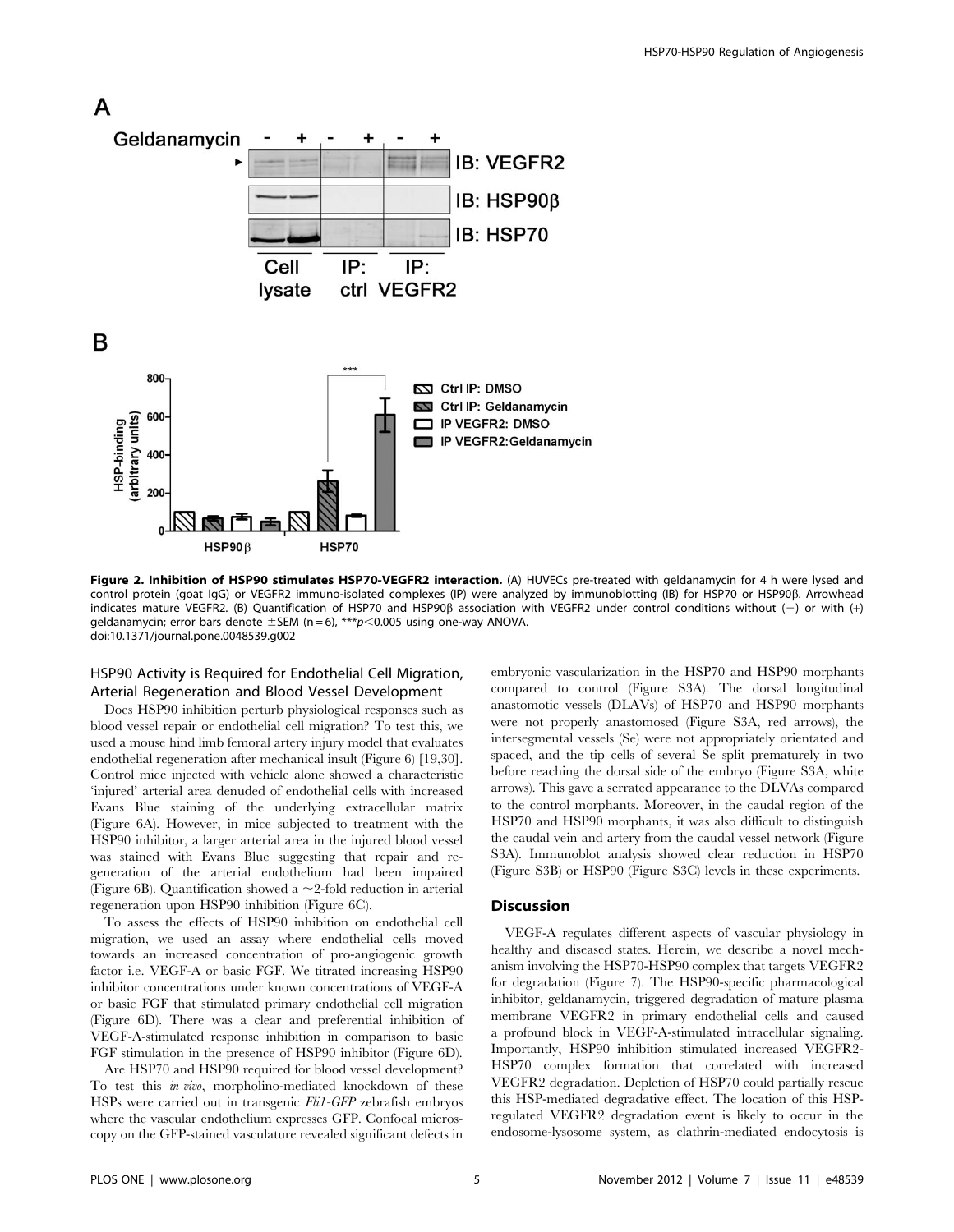

Figure 3. HSP70 requirement for geldanamycin-stimulated VEGFR2 degradation. (A) HUVECs pre-treated with siRNA duplex 'a' to HSP70 alone or with geldanamycin (4 h) were analyzed by immunoblotting (IB) for proteins as indicated. Arrowhead indicates mature VEGFR2. (B) Quantification of mature VEGFR2 levels under conditions in panel A. (C) Quantification of HSP70 levels in HUVECs pre-treated with either of two different synthetic siRNA duplexes 'a' or 'b' to HSP70±geldanamycin. (D) Quantification of VEGFR2 levels in HSP70-depleted HUVECs (duplex 'a' or 'b')  $\pm$ geldanamycin (4 h). Error bars denote  $\pm$ SEM (n $\geq$ 3), \*p<0.05; \*\*p<0.01; \*\*\*p<0.005 using one-way ANOVA. (E) HUVECs pre-treated with siRNA duplexes for HSP70 or control siRNA were treated ±geldanamycin (4 h) ±VEGF-A (5 min) and analyzed for signaling events by immunoblotting. (F) Quantification of phospho-PLC $\gamma$ 1 levels from panel E. Error bars denote ±SEM (n ≥3), \*p<0.05 using one-way ANOVA. doi:10.1371/journal.pone.0048539.g003

required. This HSP-mediated phenomenon was more specific for the VEGF-A-stimulated response, rather than the basic FGFstimulated response evident by analysis of endothelial cell migration. Finally, there is a significant requirement for this HSP90-linked function in endothelial regeneration and blood vessel development, as HSP90 inhibition caused a 2-fold decrease in femoral artery repair in a mouse model and impaired vessel formation in transgenic zebrafish embryos.

What is the mechanism linking HSP activity to VEGF-Aregulated endothelial function? HSP90 and HSP70 are implicated in both protein stabilization and presentation to degradative pathways [7]. The uncoupling of a HSP70/HSP90 complex by the use of geldanamycin as an inhibitor of HSP90 activity could stimulate the recruitment of HSP70 to 'client' proteins linked to increased VEGFR2 ubiquitination and proteolysis by the 26S proteasome [31]. We thus postulate that inhibition of HSP90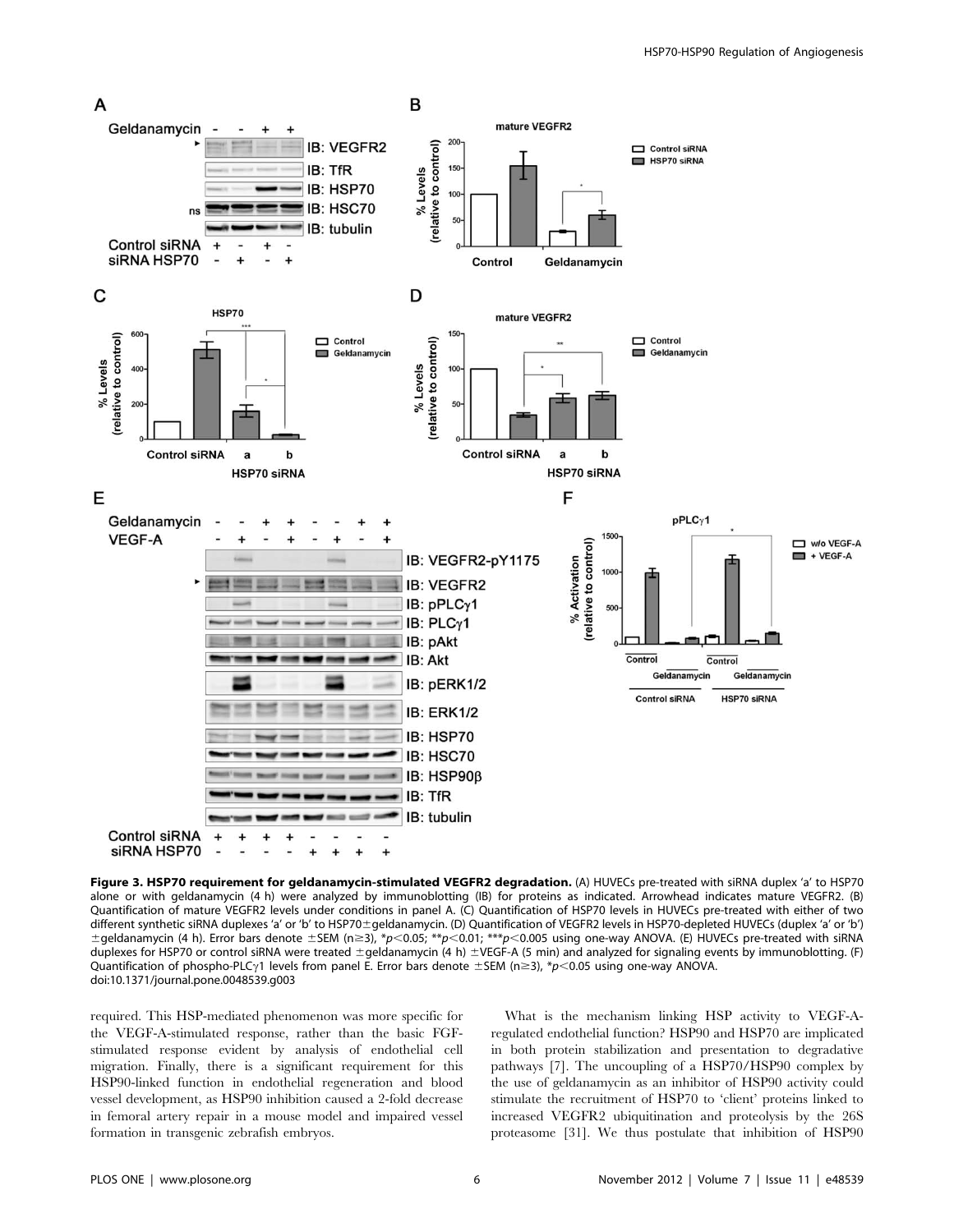

Figure 4. HSP70 overexpression and co-distribution with VEGFR2. (A) Lentiviral transduced HUVECs expressing human HSP70-FLAG were labeled for VEGFR2 (green) and HSP70-FLAG (red), which were detected using labeled secondary antibodies and co-distribution shown (yellow). Bar, 10 um. (B) Quantification of VEGFR2 co-distribution with HSP70-FLAG under control or HSP70 overexpression conditions. Error bars denote ±SEM (n = 15), \*\*\*p<0.005 using Student's t-test. (C) HEK-293T cells were transfected with VEGFR2 and/or HSP70-FLAG and processed for immunoblotting (IB) using anti-VEGFR2 antibody. Arrowhead denotes mature transfected VEGFR2. (D) HUVECs were treated ±geldanamycin (4 h) and immunoprecipitation (IP) carried out for control protein (Goat IgG) and VEGFR2 as per Figure 2. Isolated protein complexes were processed for immunoblotting (IB) using anti-VEGFR2 and anti-CHIP antibodies. Arrrowhead denotes mature VEGFR2. (E) HUVECs were treated with either control siRNA or siRNA duplex targeted against CHIP and treated ±geldanamycin (4 h). Cells were lysed and processed for imunoblotting (IB). Representative immunoblots shown. CHIP, carboxy terminus of HSP70-interacting protein. doi:10.1371/journal.pone.0048539.g004

activity stimulates HSP70 recruitment to VEGFR2 and increasess degradation by such a pathway. In this context, we have found increased VEGFR2 ubiquitination upon HSP90 inhibition (A.F.B., unpublished findings). Such a finding is consistent with postulation for recruitment of ubiquitin-linked machinery such an E3 ubiquitin ligase to the VEGFR2 cytoplasmic domain to



Figure 5. Clathrin-regulated endocytosis is a requirement for geldanamycin-stimulated VEGFR2 degradation. (A) HUVECs subjected to CHC17 knockdown were followed by geldanamycin treatment (4 h) and immunoblot analysis (IB) of indicated proteins. (B) Quantification of mature VEGFR2 levels from the experiments shown in panel A. Error bars denote  $\pm$ SEM (n  $\geq$ 3), \*p<0.05 using one-way ANOVA. CHC17, clathrin heavy chain. doi:10.1371/journal.pone.0048539.g005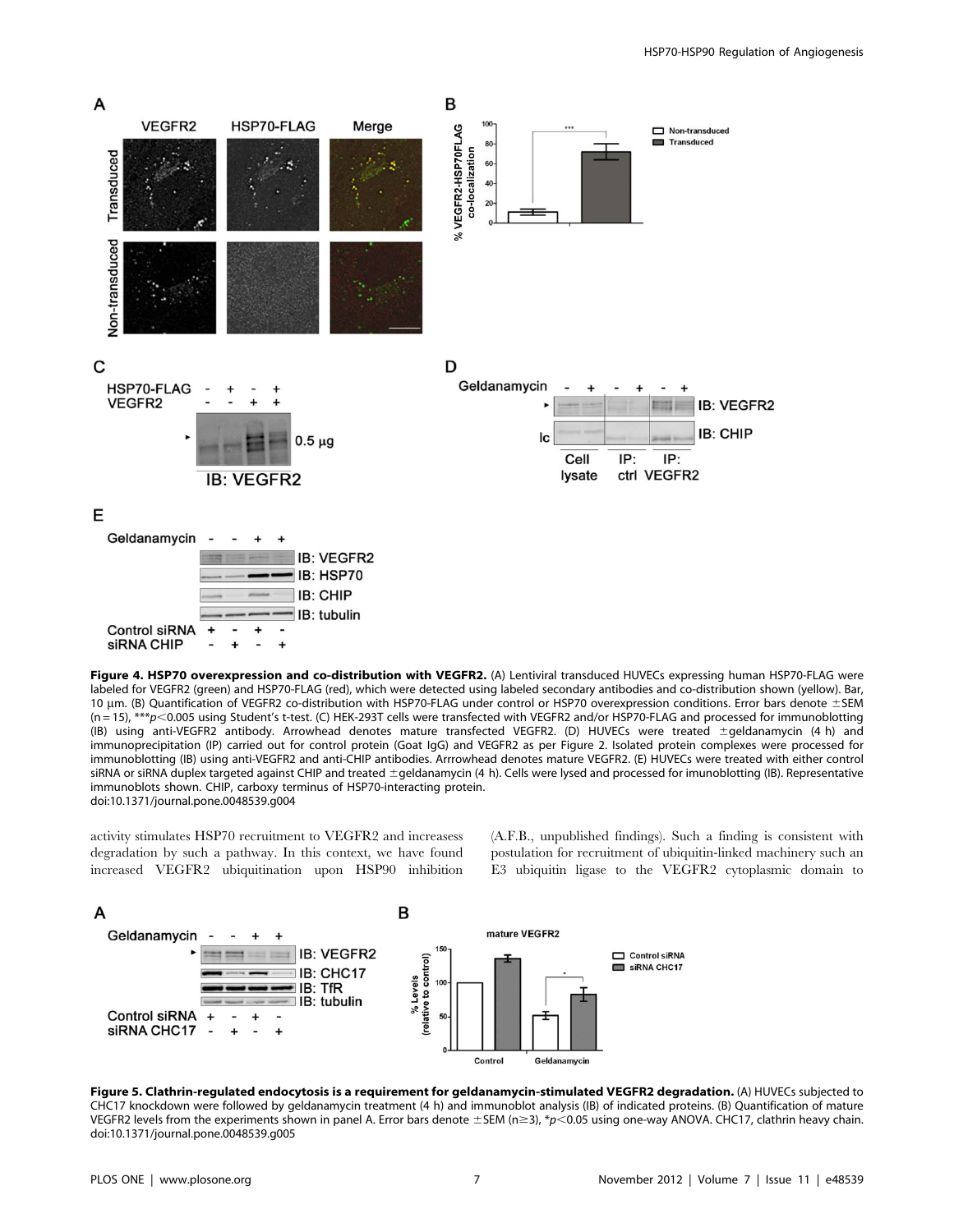

Figure 6. HSP90 inhibition perturbs mouse arterial repair and endothelial cell migration. (A) A representative view of femoral artery reendothelialization in control mice (DMSO treated). (B) A representative view of femoral artery re-endothelialization in geldanamycin-treated mice. (C) Quantification of arterial re-endothelialization (blood vessel repair) using Evans Blue staining. Error bars denote  $\pm$ SEM (n = 5), \*\*p<0.01 using Student's t-test. (D) Quantification of HUVEC migration across a growth factor gradient in the presence of either VEGF-A or basic FGF. Error bars denote  $\pm$  SEM (n = 3), \*\*p<0.01 using one-way ANOVA.

doi:10.1371/journal.pone.0048539.g006

mediate ubiquitin attachment followed by subsequent recognition by sorting machinery in the endosome and/or proteolysis by the cytosolic 26S proteasome (Figure 7). Multiple roles for HSP90 in endothelial function have been postulated [24,26,27,32,33] and

various members of the VEGF-A-regulated signaling pathway in endothelial cells are HSP90 client proteins, including VEGFR2, Akt and eNOS [11,23,24,26,32,34]. Importantly in the present study, pharmacological inhibition of HSP90 activity revealed



Figure 7. A model for HSP-mediated regulation of VEGFR2 proteolysis. Abbreviations: CHC17, clathrin heavy chain; E3 ligase, E3 ubiquitin ligase; HSP70, heat shock protein of 70 kDa; HSP90, heat-shock protein of 90 kDa, RNAi, RNA interference; Ub, mono/polyubiquitin modification(s); VEGFR2, vascular endothelial growth factor receptor 2. doi:10.1371/journal.pone.0048539.g007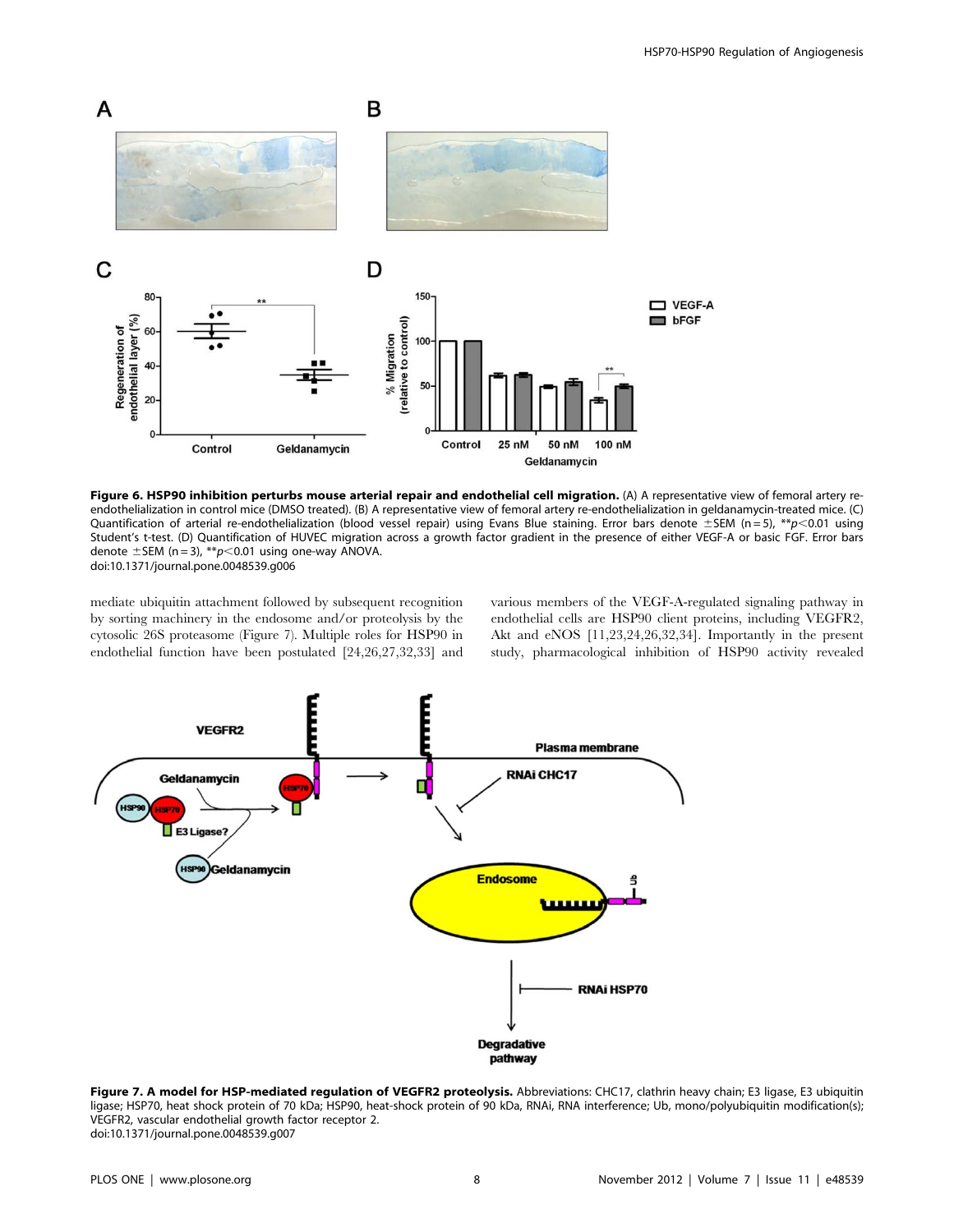increased HSP70 recruitment to a VEGFR2 complex but HSP90 $\beta$ binding was not evident. Whilst previous findings suggest a requirement for a HSC70/HSP70 complex in VEGF-A-mediated signaling [35] and a HSP70/HSP90 complex in pro-angiogenic endothelial responses [36], our results contradict studies showing that HSP90 directly binds to VEGFR2 [25,37–39]: a HSP90/ VEGFR2 complex exists in unstimulated endothelial cells [38], an interaction which is increased upon stimulation with VEGF-A and decreased by treatment with geldanamycin [25,38]. Moreover, this interaction is required for assembly of a RhoA-ROCK complex, subsequent phosphorylation of focal adhesion kinase (FAK) [25,37,38] and recruitment of vinculin to VEGFR2 during focal adhesion assembly [38]. Another study reported class II histone deacetylases (HDACs) as co-ordinators of HSP-mediated VEGFR regulation; interestingly, treatment of cancer cell lines with a HDAC inhibitor decreased HSP90 binding, but increased HSP70 binding to VEGFR2 [39].

One explanation for the effects on VEGFR2 observed upon HSP90 inhibition and HSP70 recruitment is a partial unfolding of the cytoplasmic tyrosine kinase domain. For example, HSP90 inhibition can cause partial unfolding of the ErbB2 kinase domain followed by sequential recruitment of HSC70/HSP70 and E3 ubiquitin ligases such as Cullin5 or CHIP [28,29,40]. HSP70 depletion partly rescued VEGFR2 levels in HSP90-inhibited endothelial cells and overexpressed HSP70 co-localized with VEGFR2. Depletion of HSP70 only partly restored VEGFR2 mediated signaling. There are several possible explanations for this incomplete rescue besides the partial unfolding of the VEGFR2 tyrosine kinase domain: firstly, the knockdown of HSP70 is not complete. This may in part be due to a stress response in primary cells elicited by the foreign siRNA or transfection procedure, leading to up-regulation of heat shock proteins [41–43]. Secondly, treatment with geldanamycin could lead to enhanced internalization of VEGFR2 prior to conjugation onto HSP70 and consequently receptor degradation. Finally, combined inhibition of HSP90 and depletion of HSP70 may have a negative influence on the activity and/or expression of components of the VEGF-Amediated signaling cascade, as both heat shock proteins have been purported to modulate multiple arms of this pathway [25,35].

Our findings of increased ubiquitination within geldanamycintreated VEGFR2 protein complexes (A.F.B, unpublished findings) suggest recruitment of a specific E3 ubiquitin ligase. Various E3 ligases have been postulated to mediate VEGFR2 ubiquitination including  $c$ -Cbl and  $\beta$ TrcP2 but this still remains contentious [13,20,21]. VEGFR2 also did not display association with the E3 ubiquitin ligase CHIP that is associated with HSP70-HSP90 complexes [5]. Thus it is likely there is an as yet unidentified E3 ubiquitin ligase that targets VEGFR2 (Figure 7). Clearly, E3 ubiquitin ligase activity can be co-ordinated by HSP90 activity to target another receptor tyrosine kinase, ErbB2 [40].

How does intracellular trafficking regulate VEGFR2 turnover? New biosynthetic VEGFR2 is transported relatively slowly through the secretory pathway to the plasma membrane. This mature VEGFR2 exhibits significant turnover  $(t_{1/2} \sim 90-120 \text{ min})$ even in the absence of VEGF-A stimulation [13]. HSP90 inhibition promotes slow but sustained VEGFR2 degradation linked to endosomes (A.F.B., unpublished findings). Blocking receptor-mediated endocytosis via clathrin heavy chain (CHC17) depletion elevated VEGFR2 levels, indicating that plasma membrane internalization and delivery to the endosome-lysosome system precedes degradation. Ligand-stimulated and activated VEGFR2 also requires transport to early endosomes before proteasome-regulated removal of the cytosolic domain which modulates downstream intracellular signaling and endothelial cell migration [13]. VEGFR2 also undergoes endocytosis and recycling via early endosomes back to the plasma membrane [14,44]. One likelihood is that HSP90 inhibition stimulates an existing endosome-linked pathway for proteolysis by the cytosolic 26S proteasome. Interestingly, HSP90 inhibition also stimulates proteolysis of the ErbB2 receptor tyrosine kinase associated with breast cancer tumor metastasis [4,6]. In this context, ErbB2 endocytosis and localization to the endosome-lysosome pathway correlates with proteasome- and lysosome-mediated degradation [45]. Our model now identifies an existing route involving HSP90 and HSP70 in promoting receptor tyrosine kinase proteolysis in the endosome-lysosome pathway.

This HSP activity is indeed required for physiological responses such as endothelial cell migration and blood vessel repair. Firstly, VEGF-A-regulated cell migration is preferentially targeted in comparison to basic FGF in the presence of geldanamycin. Secondly, mouse femoral artery injury and regeneration was impaired  $\sim$ 2-fold by geldanamycin, suggesting that re-endothelialization is dependent on a functional HSP70-HSP90 axis. In addition, HSP70 and HSP90 are also required for blood vessel development and sprouting in zebrafish (C.P.M. and P.F., unpublished findings). HSP90 inhibition by geldanamycin can block tumour angiogenesis [46,47], possibly by lowering VEGF-A production by tumor cells, reducing expression of VEGFRs in endothelial and lymphatic tissue [11] or modulating expression of master signaling regulators Akt and c-Raf [10] and subsequent nitric oxide production [34,48]. However, it has been difficult to assess the separate effects of this drug on tumor cell growth versus endothelial physiology [10,25,33,46–49]. Here, we suggest that HSP90 inhibition could alter the endothelial response by stimulating VEGFR2 proteolysis, thus further validating the use of geldanamycin (and other HSP90 inhibitors) as agents to block tumor angiogenesis and highlighting differential pharmacological effects in vascular physiology versus tumor progression.

# Supporting Information

Figure S1 HSP90 inhibition triggers VEGFR2 proteolysis and blocks VEGF-A-stimulated intracellular signaling. (A) Radicicol treatment of endothelial cells also stimulates VEGFR2 degradation. VEGFR2 levels were detected using immunoblotting as previously shown. Immunoblot data were quantified and error bars denote  $\pm$ SEM (n $\geq$ 3), \*\*p $\lt$ 0.01 using Student's t-test. (B–C) HUVEC control (DMSO) or pre-treated with  $1 \mu M$  geldanamycin (4 h) were combined with VEGF-A stimulation (5 min) followed by immunoblotting (IB) of whole cell lysates for intracellular signaling enzymes  $(B)$  phospho-pLC $\gamma$ 1 and (C) phospho-ERK1/2 (p42/44MAPK). Immunoblot data were quantified and error bars denote  $\pm$ SEM (n $\geq$ 3), \*\*\*p $\leq$ 0.005 using one-way ANOVA. (D) Transferrin receptor (TfR) levels are not perturbed by geldanamycin treatment. Cells treated with DMSO vehicle alone (control) or geldanamycin were subjected to immunoblotting as previously described and protein levels analyzed.

(TIF)

Figure S2 Clathrin heavy chain CHC17 knockdown and effects on VEGFR2 trafficking and proteolysis. (A) Knockdown of clathrin heavy chain CHC17 followed without or with geldanamycin and effects on VEGFR2 levels. Immunoblot data were quantified and error bars denote  $\pm$ SEM (n  $\geq$ 3),  $*p$ <0.01 using one-way ANOVA. (B) Quantification of transferrin receptor (TfR) levels upon knockdown of clathrin heavy chain CHC17 without or with geldanamycin.

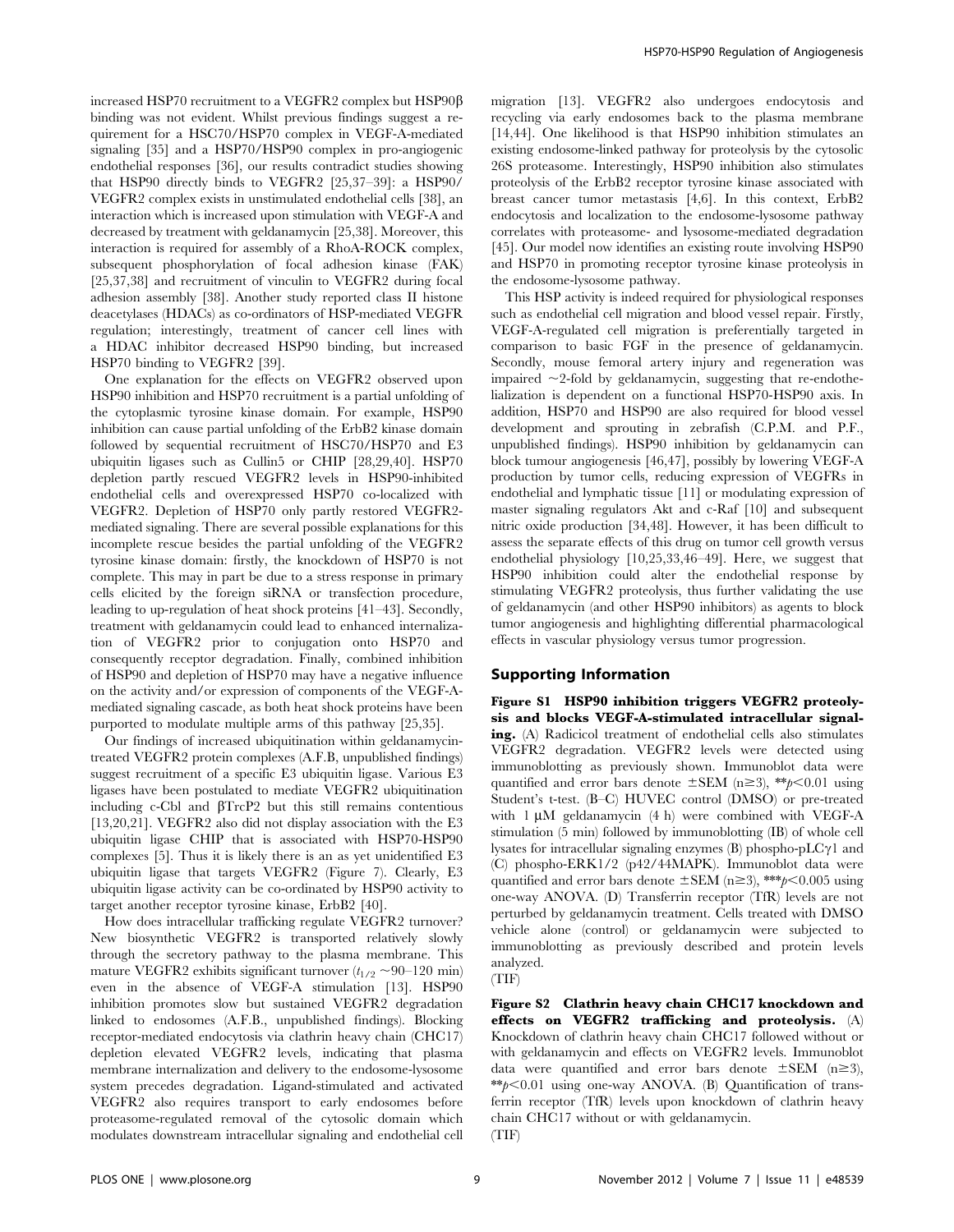Figure S3 Requirement for HSP70 or HSP90 in zebrafish blood vessel development. (A) Fli1-GFP zebrafish embryos injected with control morpholinos or with morpholinos specific for HSP70 or HSP90 $\beta$  followed by vasculature staining for GFP. The results shown are representative of two experiments in each of which at least 100 embryos were injected with each morpholino. CA, Caudal Artery; CV, Caudal Vein; DLAV, Dorsal Longitudinal Anastomotic Vessel; Se, Intersegmental Vessel; DA, Dorsal Aorta; PCV, Posterior Cardinal Vein. (B)

#### References

- 1. Carmeliet P, Jain RK (2011) Molecular mechanisms and clinical applications of angiogenesis. Nature 473: 298–307.
- 2. Koch S, Tugues S, Li X, Gualandi L, Claesson-Welsh L (2011) Signal transduction by vascular endothelial growth factor receptors. Biochem J 437: 169–183.
- 3. Harper SJ, Bates DO (2008) VEGF-A splicing: the key to anti-angiogenic therapeutics? Nat Rev Cancer 8: 880–887.
- Powers MV, Workman P (2006) Targeting of multiple signalling pathways by heat shock protein 90 molecular chaperone inhibitors. Endocr Relat Cancer 13 Suppl 1:S125-S135.
- 5. McDonough H, Patterson C (2003) CHIP: a link between the chaperone and proteasome systems. Cell Stress Chaperones 8: 303–308.
- 6. Neckers L, Ivy SP (2003) Heat shock protein 90. Curr Opin Oncol 15: 419–424. 7. Pearl LH, Prodromou C, Workman P (2008) The Hsp90 molecular chaperone:
- an open and shut case for treatment. Biochem J 410: 439–453. 8. Lerdrup M, Bruun S, Grandal MV, Roepstorff K, Kristensen MM et al. (2007)
- Endocytic down-regulation of ErbB2 is stimulated by cleavage of its C-terminus. Mol Biol Cell 18: 3656–3666.
- 9. Roepstorff K, Grovdal L, Grandal M, Lerdrup M, van Deurs B (2008) Endocytic downregulation of ErbB receptors: mechanisms and relevance in cancer. Histochem Cell Biol 129: 563–578.
- 10. Kaur G, Belotti D, Burger AM, Fisher-Nielson K, Borsotti P et al. (2004) Antiangiogenic properties of 17-(dimethylaminoethylamino)-17-demethoxygeldanamycin: an orally bioavailable heat shock protein 90 modulator. Clin Cancer Res 10: 4813–4821.
- 11. Sanderson S, Valenti M, Gowan S, Patterson L, Ahmad Z et al. (2006) Benzoquinone ansamycin heat shock protein 90 inhibitors modulate multiple functions required for tumor angiogenesis. Mol Cancer Ther 5: 522–532.
- 12. Shibuya M, Claesson-Welsh L (2006) Signal transduction by VEGF receptors in regulation of angiogenesis and lymphangiogenesis. Exp Cell Res 312: 549–560.
- 13. Bruns AF, Herbert SP, Odell AF, Jopling HM, Hooper NM et al. (2010) Ligandstimulated VEGFR2 signaling is regulated by co-ordinated trafficking and proteolysis. Traffic 11: 161–174.
- 14. Ewan LC, Jopling HM, Jia H, Mittar S, Bagherzadeh A et al. (2006) Intrinsic tyrosine kinase activity is required for vascular endothelial growth factor receptor 2 ubiquitination, sorting and degradation in endothelial cells. Traffic 7: 1270– 1282.
- 15. Howell GJ, Herbert SP, Smith JM, Mittar S, Ewan LC et al. (2004) Endothelial cell confluence regulates Weibel-Palade body formation. Mol Membr Biol 21: 413–421.
- 16. Mimnaugh EG, Neckers LM (2005) Measuring ubiquitin conjugation in cells. Methods Mol Biol 301: 223–241.
- 17. Herbert SP, Odell AF, Ponnambalam S, Walker JH (2009) Activation of cytosolic phospholipase A2-{alpha} as a novel mechanism regulating endothelial cell cycle progression and angiogenesis. J Biol Chem 284: 5784–5796.
- 18. Zufferey R, Dull T, Mandel RJ, Bukovsky A, Quiroz D et al. (1998) Selfinactivating lentivirus vector for safe and efficient in vivo gene delivery. J Virol 72: 9873–9880.
- 19. Naylor J, Li J, Milligan CJ, Zeng F, Sukumar P et al. (2010) Pregnenolone sulphate- and cholesterol-regulated TRPM3 channels coupled to vascular smooth muscle secretion and contraction. Circ Res 106: 1507–1515.
- 20. Duval M, Bedard-Goulet S, Delisle C, Gratton JP (2003) Vascular endothelial growth factor-dependent down-regulation of Flk-1/KDR involves Cbl-mediated ubiquitination. Consequences on nitric oxide production from endothelial cells. J Biol Chem 278: 20091–20097.
- 21. Meyer RD, Srinivasan S, Singh AJ, Mahoney JE, Gharahassanlou KR et al. (2011) PEST motif serine and tyrosine phosphorylation controls vascular endothelial growth factor receptor 2 stability and downregulation. Mol Cell Biol 31: 2010–2025.
- 22. Singh AJ, Meyer RD, Navruzbekov G, Shelke R, Duan L et al. (2007) A critical role for the E3-ligase activity of c-Cbl in VEGFR-2-mediated PLCgamma1 activation and angiogenesis. Proc Natl Acad Sci U S A 104: 5413–5418.
- 23. Duval M, Le BF, Huot J, Gratton JP (2007) Src-mediated phosphorylation of Hsp90 in response to vascular endothelial growth factor (VEGF) is required for VEGF receptor-2 signaling to endothelial NO synthase. Mol Biol Cell 18: 4659– 4668.
- 24. Garcia-Cardena G, Fan R, Shah V, Sorrentino R, Cirino G et al. (1998) Dynamic activation of endothelial nitric oxide synthase by Hsp90. Nature 392: 821–824.

HSP70 or  $(C)$  HSP90 $\beta$  protein levels determined by immunoblot analysis; tubulin served as a control. (TIF)

#### Author Contributions

Conceived and designed the experiments: AFB SP ICZ NY. Performed the experiments: AFB NY AML LB CPM PF SLS GJH. Analyzed the data: AFB SP. Contributed reagents/materials/analysis tools: SBW MTK ICZ. Wrote the paper: AFB AML SP.

- 25. Le Boeuf F, Houle F, Huot J (2004) Regulation of vascular endothelial growth factor receptor 2-mediated phosphorylation of focal adhesion kinase by heat shock protein 90 and Src kinase activities. J Biol Chem 279: 39175–39185.
- 26. Miao RQ, Fontana J, Fulton D, Lin MI, Harrison KD et al. (2008) Dominantnegative Hsp90 reduces VEGF-stimulated nitric oxide release and migration in endothelial cells. Arterioscler Thromb Vasc Biol 28: 105–111.
- 27. Rousseau S, Houle F, Kotanides H, Witte L, Waltenberger J et al. (2000) Vascular endothelial growth factor (VEGF)-driven actin-based motility is mediated by VEGFR2 and requires concerted activation of stress-activated protein kinase 2 (SAPK2/p38) and geldanamycin-sensitive phosphorylation of focal adhesion kinase. J Biol Chem 275: 10661–10672.
- 28. Xu W, Marcu M, Yuan X, Mimnaugh E, Patterson C et al. (2002) Chaperonedependent E3 ubiquitin ligase CHIP mediates a degradative pathway for c-ErbB2/Neu. Proc Natl Acad Sci U S A 99: 12847–12852.
- 29. Zhou P, Fernandes N, Dodge IL, Reddi AL, Rao N et al. (2003) ErbB2 degradation mediated by the co-chaperone protein CHIP. J Biol Chem 278: 13829–13837.
- 30. Kahn MB, Yuldasheva NY, Cubbon RM, Smith J, Rashid ST et al. (2011) Insulin resistance impairs circulating angiogenic progenitor cell function and delays endothelial regeneration. Diabetes 60: 1295–1303.
- 31. Pratt WB, Morishima Y, Peng HM, Osawa Y (2010) Proposal for a role of the Hsp90/Hsp70-based chaperone machinery in making triage decisions when proteins undergo oxidative and toxic damage. Exp Biol Med (Maywood ) 235: 278–289.
- 32. Jiang J, Cyr D, Babbitt RW, Sessa WC, Patterson C (2003) Chaperonedependent regulation of endothelial nitric-oxide synthase intracellular trafficking by the co-chaperone/ubiquitin ligase CHIP. J Biol Chem 278: 49332–49341.
- 33. Makondo K, Kamikawa A, Ahmed M, Terao A, Saito M et al. (2008) Geldanamycin enhances hepatocyte growth factor stimulation of eNOS phosphorylation in endothelial cells. Eur J Pharmacol 582: 110–115.
- 34. Fontana J, Fulton D, Chen Y, Fairchild TA, McCabe TJ et al. (2002) Domain mapping studies reveal that the M domain of hsp90 serves as a molecular scaffold to regulate Akt-dependent phosphorylation of endothelial nitric oxide synthase and NO release. Circ Res 90: 866–873.
- 35. Shiota M, Kusakabe H, Izumi Y, Hikita Y, Nakao T et al. (2010) Heat shock cognate protein 70 is essential for Akt signaling in endothelial function. Arterioscler Thromb Vasc Biol 30: 491–497.
- 36. Li J, Sun X, Wang Z, Chen L, Li D et al. (2012) Regulation of vascular endothelial cell polarization and migration by Hsp70/Hsp90-organizing protein. PLoS One 7:e36389.
- 37. Le Boeuf F, Houle F, Sussman M, Huot J (2006) Phosphorylation of focal adhesion kinase (FAK) on Ser732 is induced by rho-dependent kinase and is essential for proline-rich tyrosine kinase-2-mediated phosphorylation of FAK on Tyr407 in response to vascular endothelial growth factor. Mol Biol Cell 17: 3508–3520.
- 38. Masson-Gadais B, Houle F, Laferriere J, Huot J (2003) Integrin alphavbeta3, requirement for VEGFR2-mediated activation of SAPK2/p38 and for Hsp90 dependent phosphorylation of focal adhesion kinase in endothelial cells activated by VEGF. Cell Stress Chaperones 8: 37–52.
- 39. Park JH, Kim SH, Choi MC, Lee J, Oh DY et al. (2008) Class II histone deacetylases play pivotal roles in heat shock protein 90-mediated proteasomal degradation of vascular endothelial growth factor receptors. Biochem Biophys Res Commun 368: 318–322.
- 40. Ehrlich ES, Wang T, Luo K, Xiao Z, Niewiadomska AM et al. (2009) Regulation of Hsp90 client proteins by a Cullin5-RING E3 ubiquitin ligase. Proc Natl Acad Sci U S A 106: 20330–20335.
- 41. Hornung V, Guenthner-Biller M, Bourquin C, Ablasser A, Schlee M et al. (2005) Sequence-specific potent induction of IFN-alpha by short interfering RNA in plasmacytoid dendritic cells through TLR7. Nat Med 11: 263–270.
- Judge AD, Sood V, Shaw JR, Fang D, McClintock K et al. (2005) Sequencedependent stimulation of the mammalian innate immune response by synthetic siRNA. Nat Biotechnol 23: 457–462.
- 43. Li XL, Ezelle HJ, Hsi TY, Hassel BA (2011) A central role for RNA in the induction and biological activities of type 1 interferons. Wiley Interdiscip Rev RNA 2: 58–78.
- 44. Gampel A, Moss L, Jones MC, Brunton V, Norman JC et al. (2006) VEGF regulates the mobilization of VEGFR2/KDR from an intracellular endothelial storage compartment. Blood 108: 2624–2631.